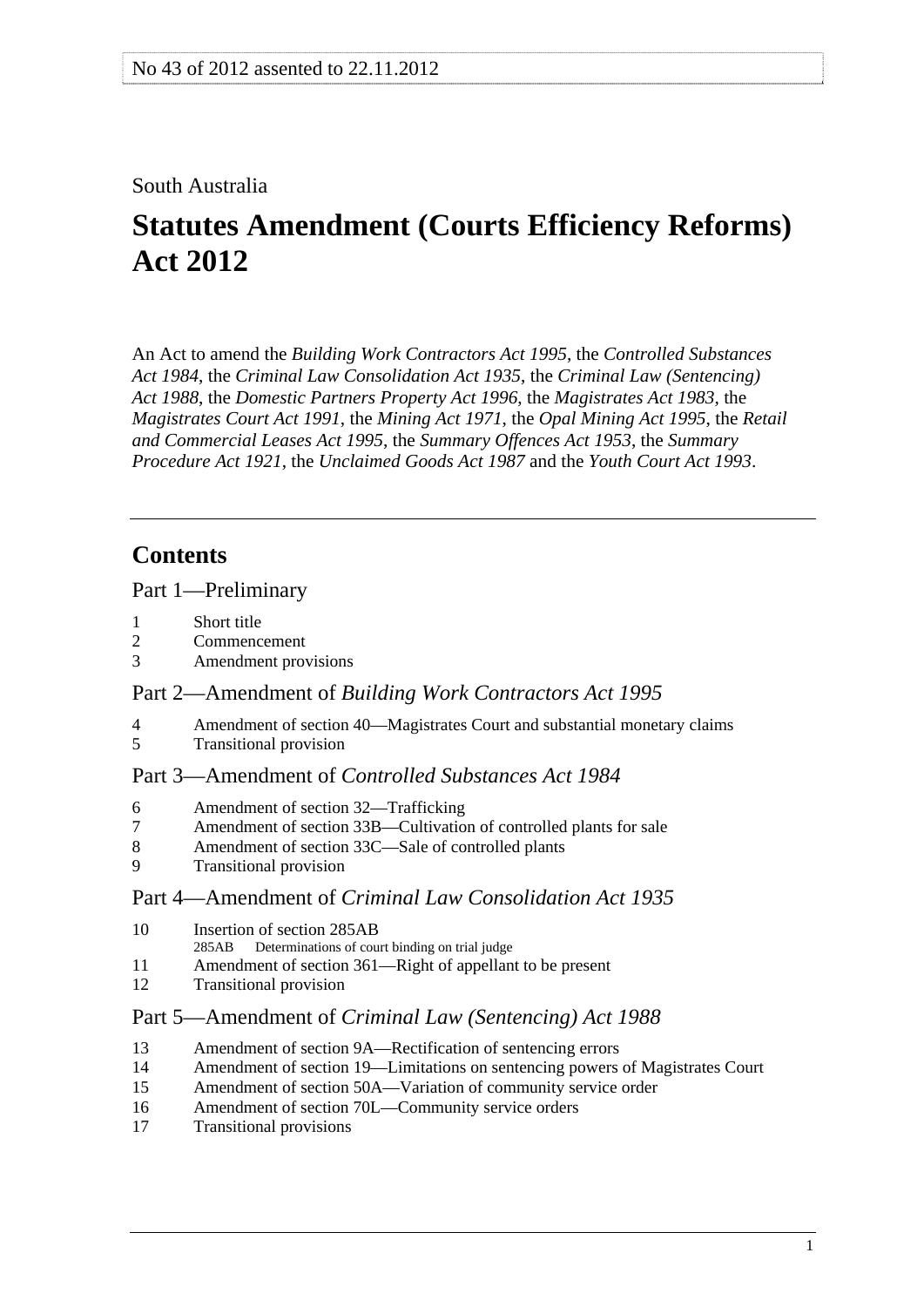## Part 6—Amendment of *[Domestic Partners Property Act 1996](#page-6-0)*

- [18 Amendment of section 3—Interpretation](#page-6-0)
- [19 Transitional provision](#page-6-0)

#### [Part 7—Amendment of](#page-6-0) *Magistrates Act 1983*

- [20 Amendment of section 6—Appointment to administrative offices in magistracy](#page-6-0)
- [21 Insertion of section 6A](#page-7-0)
- [6A Chief Magistrate to be magistrate and District Court Judge](#page-0-0)
- [22 Amendment of section 9—Tenure of office](#page-7-0)

## Part 8—Amendment of *[Magistrates Court Act 1991](#page-7-0)*

- [23 Amendment of section 3—Interpretation](#page-7-0)
- [24 Amendment of section 8—Civil jurisdiction](#page-8-0)
- [25 Amendment of section 9—Criminal jurisdiction](#page-8-0)
- [26 Amendment of section 42—Appeals](#page-8-0)
- [27 Transitional provision](#page-8-0)
- [28 Review of certain amendments](#page-9-0)

#### [Part 9—Amendment of](#page-9-0) *Mining Act 1971*

[29 Amendment of section 67—Jurisdiction relating to tenements and monetary claims](#page-9-0) [30 Transitional provision](#page-9-0)

#### [Part 10—Amendment of](#page-9-0) *Opal Mining Act 1995*

- [31 Amendment of section 72—Jurisdiction relating to tenements and monetary claims](#page-9-0)
- [32 Transitional provision](#page-9-0)

## Part 11—Amendment of *[Retail and Commercial Leases Act 1995](#page-10-0)*

- [33 Amendment of section 69—Substantial monetary claims](#page-10-0)
- [34 Transitional provision](#page-10-0)

## Part 12—Amendment of *[Summary Offences Act 1953](#page-10-0)*

[35 Amendment of section 24—Urinating etc in a public place](#page-10-0)

#### Part 13—Amendment of *[Summary Procedure Act 1921](#page-10-0)*

- [36 Amendment of section 76A—Power to set aside conviction or order](#page-10-0)
- [37 Amendment of section 103—Procedure in Magistrates Court](#page-10-0)
- [38 Amendment of section 105—Procedure at preliminary examination](#page-11-0)
- [39 Amendment of section 108—Forum for sentence](#page-11-0)
- [40 Amendment of heading to Part 5 Division 5](#page-11-0)
- [41 Amendment of section 114—Procedural provisions of Criminal Law Consolidation Act](#page-11-0)
- [42 Transitional provisions](#page-12-0)

#### Part 14—Amendment of *[Unclaimed Goods Act 1987](#page-12-0)*

- [43 Amendment of section 3—Interpretation](#page-12-0)
- [44 Transitional provision](#page-12-0)

## [Part 15—Amendment of](#page-12-0) *Youth Court Act 1993*

- [45 Amendment of section 14—Constitution of Court](#page-12-0)
- [46 Amendment of section 22—Appeals](#page-13-0)
- [47 Transitional provision](#page-13-0)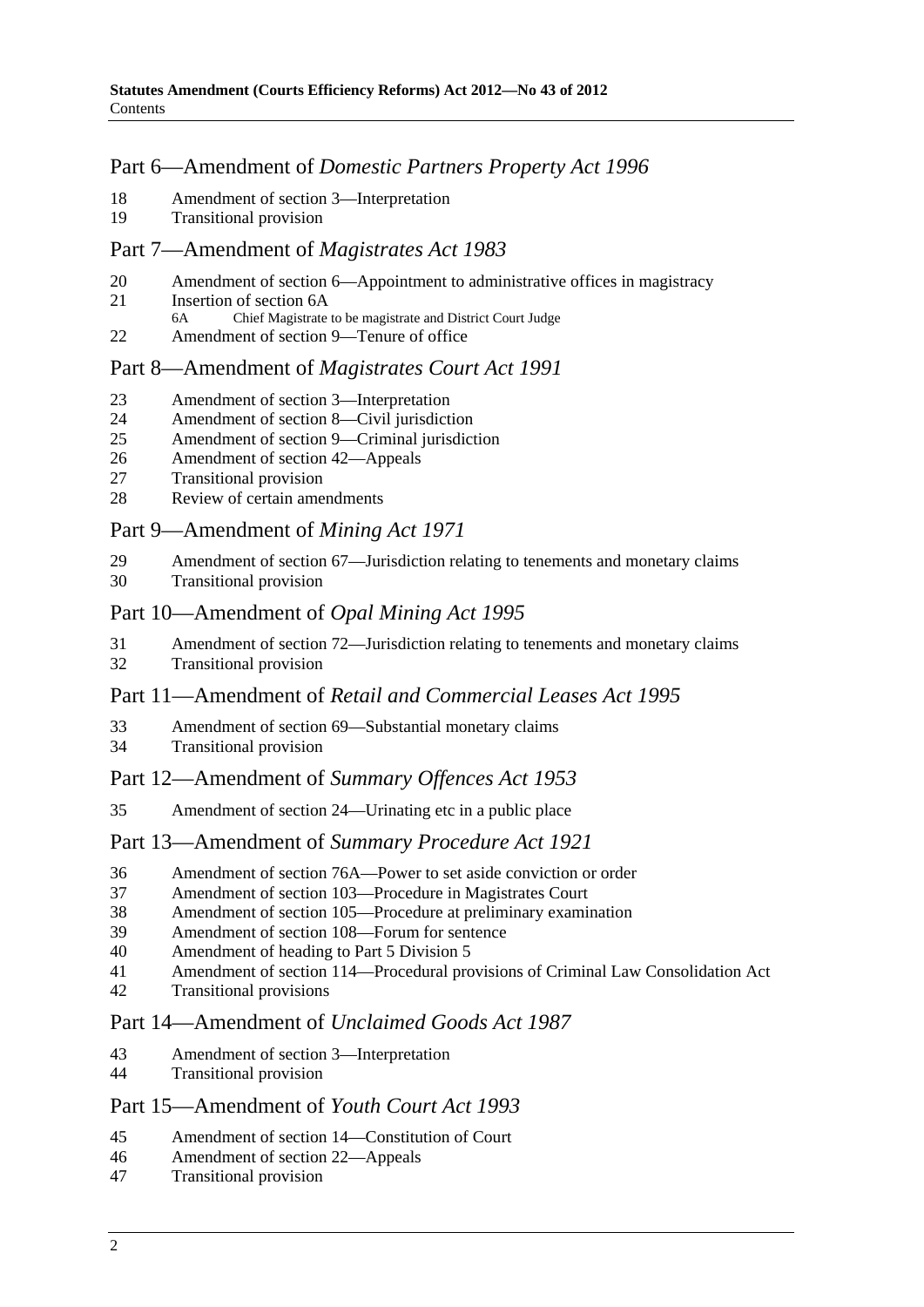## <span id="page-2-0"></span>**The Parliament of South Australia enacts as follows:**

## **Part 1—Preliminary**

#### **1—Short title**

This Act may be cited as the *Statutes Amendment (Courts Efficiency Reforms) Act 2012*.

#### **2—Commencement**

This Act will come into operation on a day to be fixed by proclamation.

#### **3—Amendment provisions**

In this Act, a provision under a heading referring to the amendment of a specified Act amends the Act so specified.

## **Part 2—Amendment of** *Building Work Contractors Act 1995*

## **4—Amendment of section 40—Magistrates Court and substantial monetary claims**

Section 40(1)—delete "\$40 000" wherever occurring and substitute in each case:

\$100 000

#### **5—Transitional provision**

The amendment made to the *[Building Work Contractors Act 1995](http://www.legislation.sa.gov.au/index.aspx?action=legref&type=act&legtitle=Building%20Work%20Contractors%20Act%201995)* by this Part—

- (a) does not apply in respect of proceedings commenced before the commencement of this Part (and those proceedings may continue as if this Act had not been enacted); and
- (b) applies in respect of proceedings commenced on or after the commencement of this Part (including proceedings in respect of a claim arising before the commencement of this Part).

## **Part 3—Amendment of** *Controlled Substances Act 1984*

#### **6—Amendment of section 32—Trafficking**

Section 32(4)—delete "2" and substitute:

5

#### **7—Amendment of section 33B—Cultivation of controlled plants for sale**

Section 33B(4)—delete "2" and substitute:

5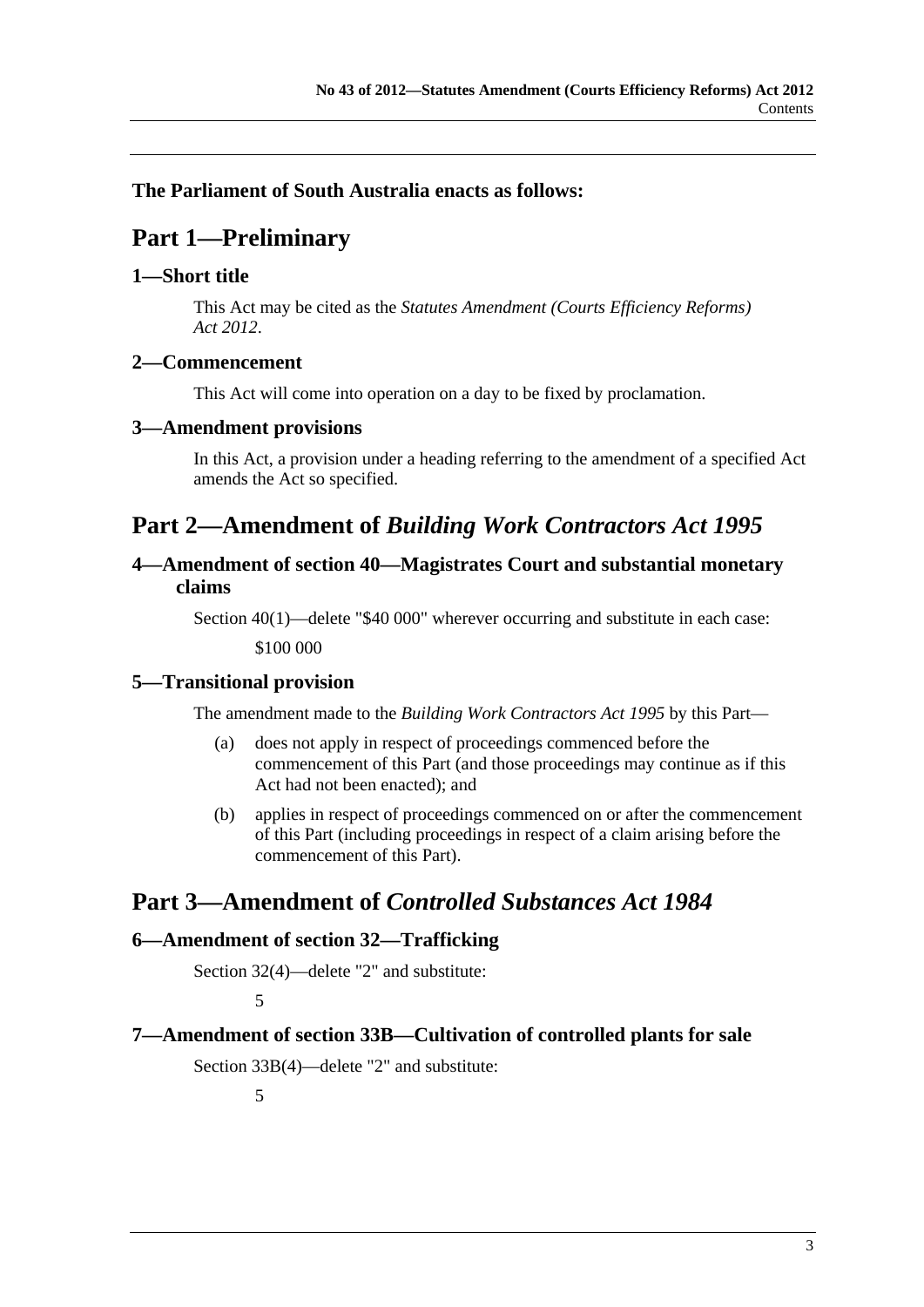## <span id="page-3-0"></span>**8—Amendment of section 33C—Sale of controlled plants**

Section 33C(4)—delete "2" and substitute:

5

## **9—Transitional provision**

The amendments made to the *[Controlled Substances Act 1984](http://www.legislation.sa.gov.au/index.aspx?action=legref&type=act&legtitle=Controlled%20Substances%20Act%201984)* by this Part—

- (a) do not apply in relation to the sentencing of a person following the commencement of this Part if the proceedings for the relevant offence were commenced before that commencement (and such sentencing is to occur as if this Act had not been enacted); and
- (b) apply in relation to the sentencing of a person following the commencement of this Part (including the sentencing of a person for an offence that occurred before that commencement) if the proceedings for the relevant offence were commenced on or after that commencement.

## **Part 4—Amendment of** *Criminal Law Consolidation Act 1935*

#### **10—Insertion of section 285AB**

After section 285A insert:

## **285AB—Determinations of court binding on trial judge**

A determination or order made by a judge of the court in proceedings dealing with charges laid in an information is binding on a judge of the court presiding at the trial of the defendant, whether the trial is the first or a new trial following a stay of the proceedings, discontinuance of an earlier trial or an appeal, unless the trial judge considers that it would not be in the interests of justice for the determination or order to be binding or the determination or order is inconsistent with an order made on such an appeal.

## **11—Amendment of section 361—Right of appellant to be present**

- (1) Section 361—after subsection (1) insert:
	- (1a) If an appellant who is in custody is entitled to be present at the hearing of an appeal or an application for permission to appeal or a proceeding preliminary or incidental to an appeal, the entitlement of the appellant to be present at the proceedings will be taken to have been satisfied while there is in operation an audio visual link between the Court and the appellant.
	- (1b) However, [subsection \(1a\)](#page-3-0) does not apply if the Court determines, on its own initiative or on application by the appellant, that the appellant should be physically present in the courtroom.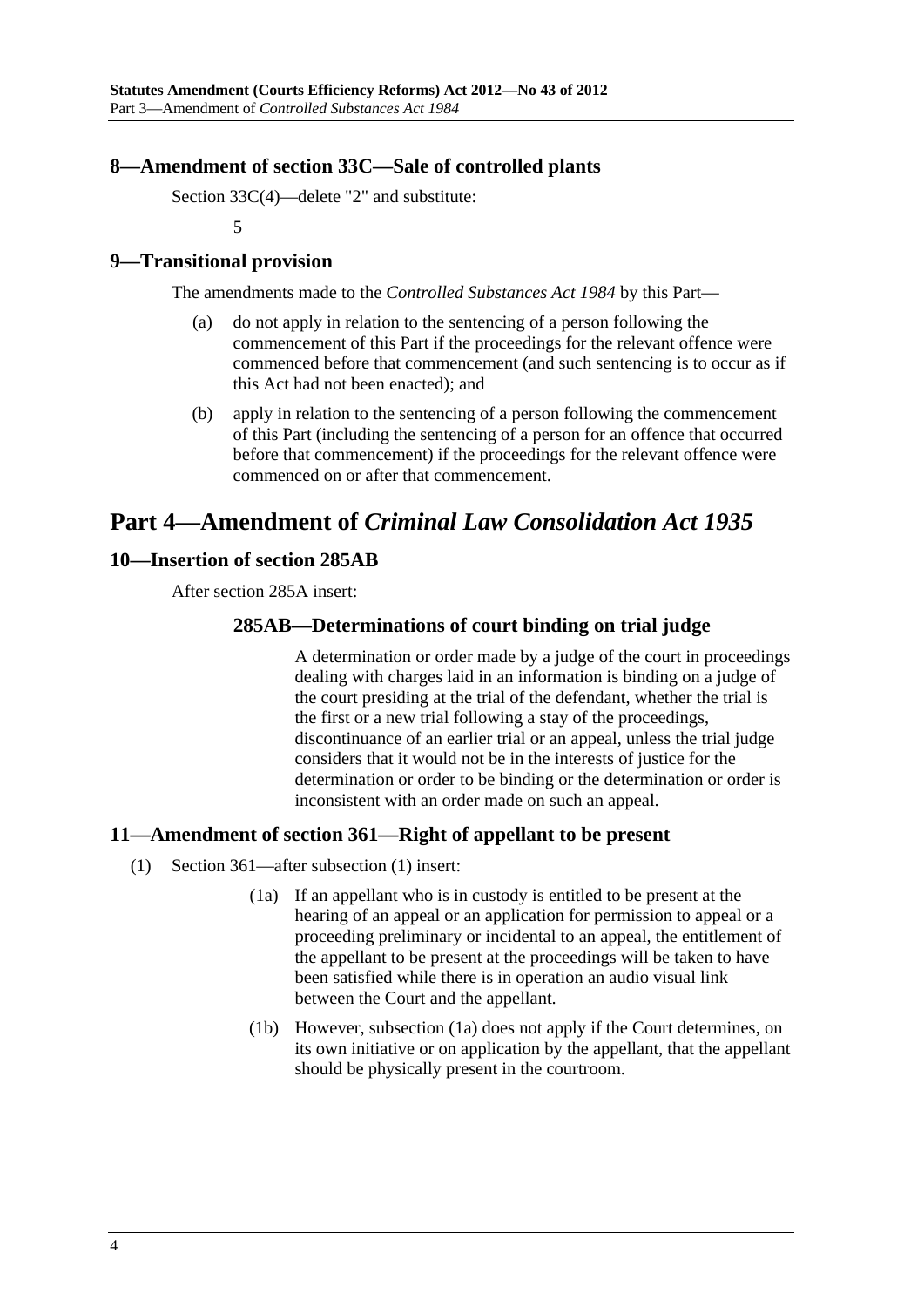- <span id="page-4-0"></span> (2) Section 361—after subsection (2) insert:
	- (3) In this section—

*audio visual link* means a system of 2-way communication linking different places so that a person speaking at any 1 of the places can be seen and heard at the other.

#### **12—Transitional provision**

The amendments made to the *[Criminal Law Consolidation Act 1935](http://www.legislation.sa.gov.au/index.aspx?action=legref&type=act&legtitle=Criminal%20Law%20Consolidation%20Act%201935)* by this Part are to be considered procedural rather than substantive.

## **Part 5—Amendment of** *Criminal Law (Sentencing) Act 1988*

#### **13—Amendment of section 9A—Rectification of sentencing errors**

- (1) Section 9A(1)—delete subsection (1) and substitute:
	- (1) A court that imposes, or purports to impose, a sentence on a defendant, or a court of co-ordinate jurisdiction, may, on its own initiative or on application by the Director of Public Prosecutions or the defendant, make such orders as the court is satisfied are required to rectify an error of a technical nature made by the sentencing court in imposing, or purporting to impose, the sentence, or to supply a deficiency or remove an ambiguity in the sentencing order.
- (2) Section 9A(2)—delete "an application" and substitute:

#### proceedings

## **14—Amendment of section 19—Limitations on sentencing powers of Magistrates Court**

- (1) Section 19(3)—delete paragraph (a) and substitute:
	- (a) a sentence of imprisonment that exceeds—
		- (i) if the penalty is for 1 offence—5 years; and
		- (ii) if the penalty is for more than 1 offence—10 years; or
- (2) Section 19(4)—delete "a minor indictable" and substitute:

#### an indictable

(3) Section 19(5)—delete "the District Court" and substitute:

a superior court

#### **15—Amendment of section 50A—Variation of community service order**

- (1) Section 50A—before subsection (1) insert:
	- (a1) If, on the application of a person required to perform community service pursuant to a bond or an order of a court, the Minister for Correctional Services is satisfied—
		- (a) that the person will not complete the community service in the time provided for in the order or the bond; and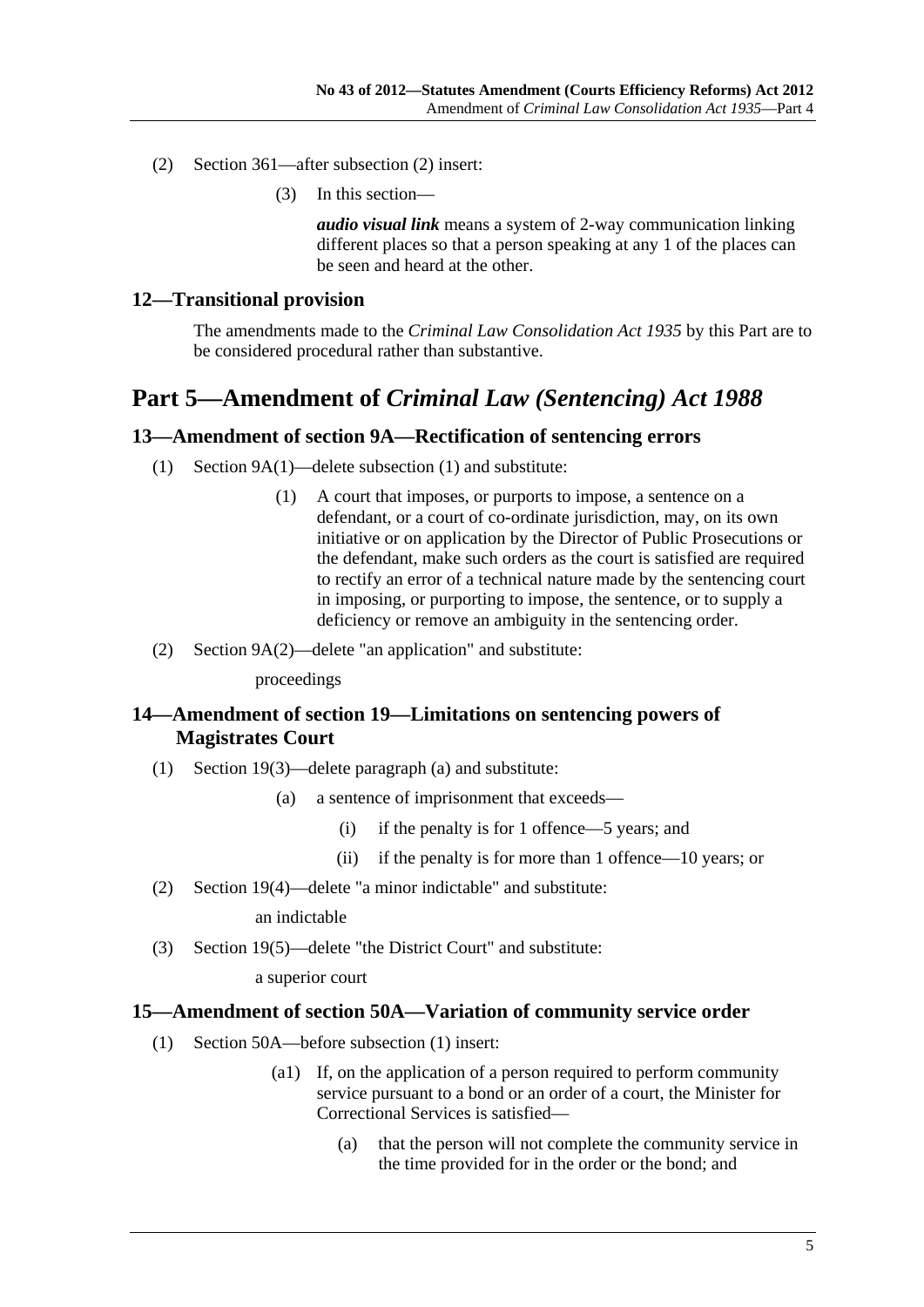(b) that sufficient reason exists for the person not being able to complete the community service in the required time,

the Minister may, by instrument in writing, extend the period within which the person must complete the performance of the community service.

<span id="page-5-0"></span>(2) Section 50A(1)—delete "sentenced a person to" and substitute:

ordered a person to perform

- (3) Section 50A(2)—delete subsection (2) and substitute:
	- (2) The period within which community service must be performed cannot be extended under this section, whether by the Minister or the court, by a period exceeding 6 months, or periods that, in aggregate, exceed 6 months.
	- (3) If the Minister extends the period within which a person must complete the performance of community service under an order or bond, the order or bond will be taken to have been amended accordingly.
	- (4) The Minister must notify the probative or sentencing court of any exercise of powers under subsection (a1).

#### **16—Amendment of section 70L—Community service orders**

- (1) Section 70L—after subsection (5) insert:
	- (5a) If, on the application of a person required to perform community service pursuant to an order under this section, an authorised officer is satisfied—
		- (a) that the person will not complete the community service in the time provided for in the order; and
		- (b) that sufficient reason exists for the person not being able to complete the community service in the required time,

the officer may, by instrument in writing, extend the period within which the person must complete the performance of the community service (even if the period, as so extended, exceeds 3 years).

- (5b) The period within which community service must be performed cannot be extended under [subsection \(5a\)](#page-5-0) by a period exceeding 6 months, or periods that, in aggregate, exceed 6 months.
- (5c) If an authorised officer extends the period within which a person must complete the performance of community service under an order, the order will be taken to have been amended accordingly.
- (2) Section 70L—after subsection (6) insert:
	- (6a) If an authorised officer makes a community service order in respect of a debtor, the officer must notify the probative or sentencing court of the order and of the exercise of any other powers under this section.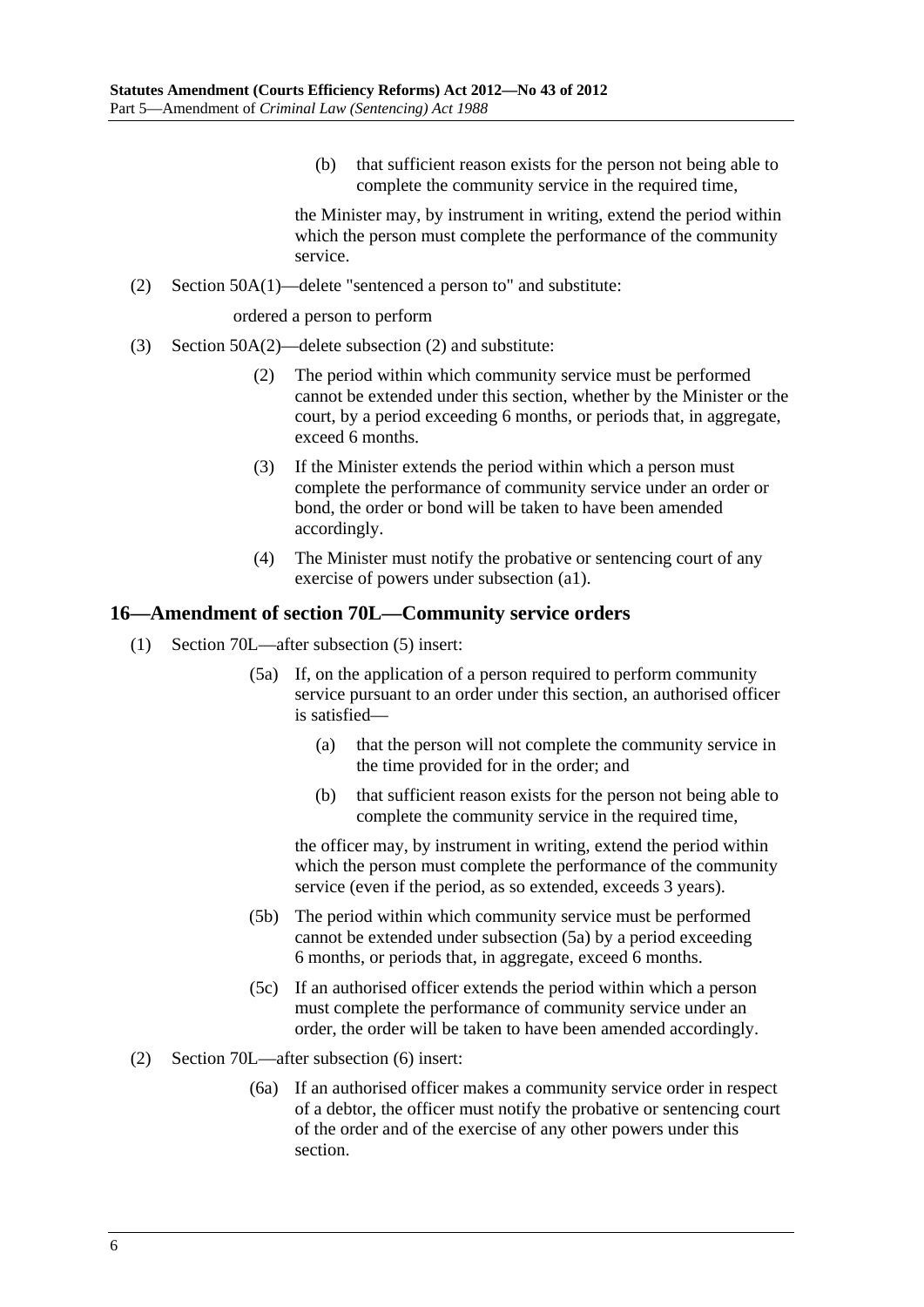## <span id="page-6-0"></span>**17—Transitional provisions**

- (1) The amendments made to sections 9A, 50A and 70L of the *[Criminal Law \(Sentencing\)](http://www.legislation.sa.gov.au/index.aspx?action=legref&type=act&legtitle=Criminal%20Law%20(Sentencing)%20Act%201988)  [Act 1988](http://www.legislation.sa.gov.au/index.aspx?action=legref&type=act&legtitle=Criminal%20Law%20(Sentencing)%20Act%201988)* by [sections 13, 15](#page-4-0) and [16](#page-5-0) are to be considered procedural rather than substantive.
- (2) The amendments made to section 19 of the *[Criminal Law \(Sentencing\) Act 1988](http://www.legislation.sa.gov.au/index.aspx?action=legref&type=act&legtitle=Criminal%20Law%20(Sentencing)%20Act%201988)* by [section 14—](#page-4-0)
	- (a) do not apply in relation to the sentencing of a person by the Magistrates Court following the commencement of this Part if the proceedings for the relevant offence were commenced before that commencement (and such sentencing is to occur as if this Act had not been enacted); and
	- (b) apply in relation to the sentencing of a person by the Magistrates Court following the commencement of this Part (including the sentencing of a person for an offence that occurred before that commencement) if the proceedings for the relevant offence were commenced on or after that commencement.

## **Part 6—Amendment of** *Domestic Partners Property Act 1996*

## **18—Amendment of section 3—Interpretation**

Section 3(1), definition of *court*, (c)—delete "\$80 000" and substitute:

\$100 000

## **19—Transitional provision**

The amendment made to the *[Domestic Partners Property Act 1996](http://www.legislation.sa.gov.au/index.aspx?action=legref&type=act&legtitle=Domestic%20Partners%20Property%20Act%201996)* by this Part—

- (a) does not apply in respect of proceedings commenced before the commencement of this Part (and those proceedings may continue as if this Act had not been enacted); and
- (b) applies in respect of proceedings commenced on or after the commencement of this Part (including proceedings in respect of a claim arising before the commencement of this Part).

## **Part 7—Amendment of** *Magistrates Act 1983*

## **20—Amendment of section 6—Appointment to administrative offices in magistracy**

- (1) Section 6—after subsection (2) insert:
	- (2a) A person is not eligible for appointment as the Chief Magistrate unless he or she is a legal practitioner of at least 7 years standing.
	- (2b) For the purpose of determining whether a legal practitioner has the standing necessary for appointment as the Chief Magistrate, periods of legal practice and (where relevant) judicial service within and outside the State will be taken into account.
- (2) Section 6(3)—delete "the Chief Magistrate or"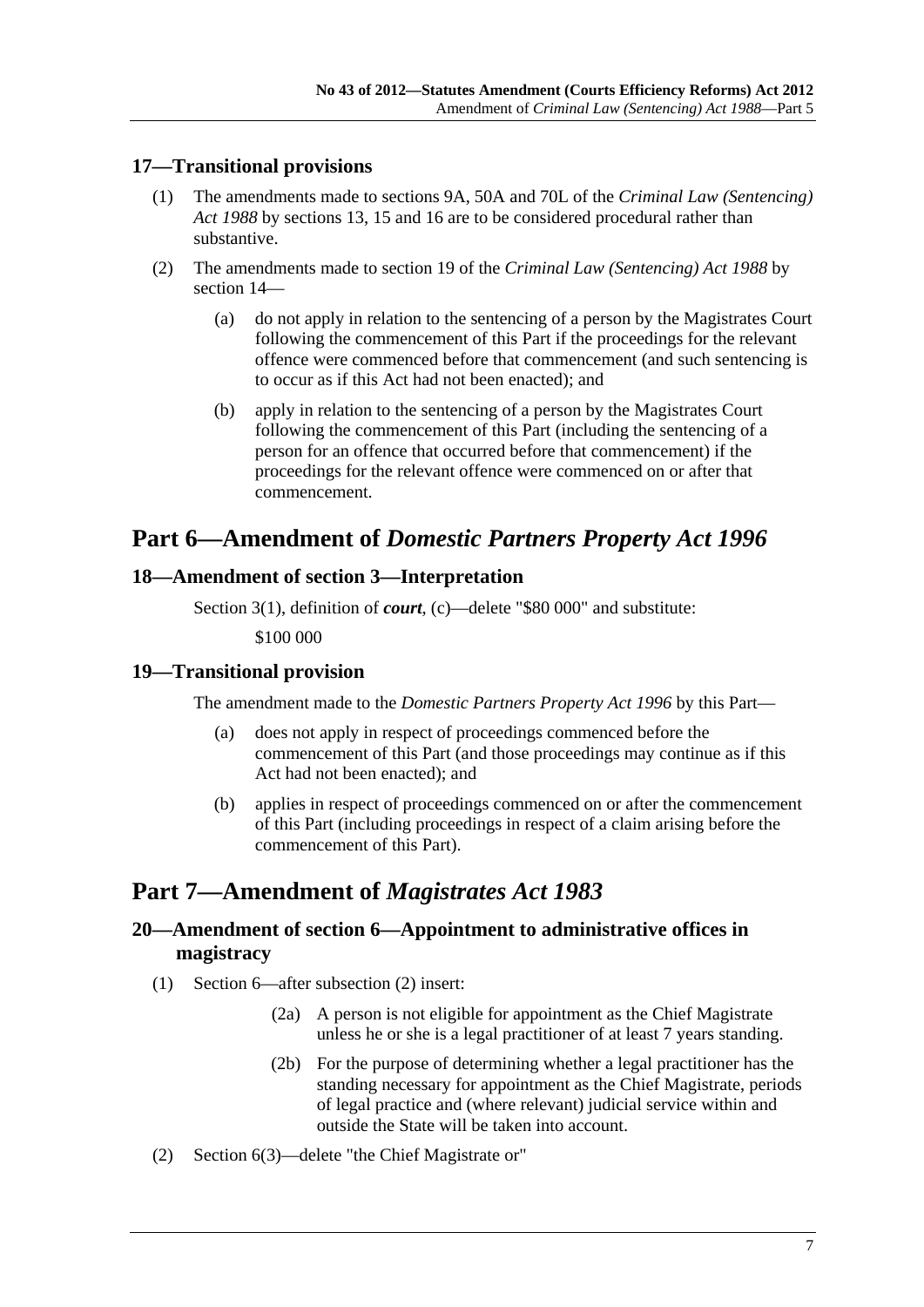<span id="page-7-0"></span>(3) Section 6(4)—delete "shall" and substitute:

(other than an appointment as the Chief Magistrate) will

#### **21—Insertion of section 6A**

After section 6 insert:

#### **6A—Chief Magistrate to be magistrate and District Court Judge**

- (1) The Chief Magistrate will be taken to have been appointed as a magistrate and as a Judge of the District Court of South Australia (if he or she is not already a magistrate or a Judge of the District Court of South Australia).
- (2) Section 6 of the *[Judicial Administration \(Auxiliary Appointments and](http://www.legislation.sa.gov.au/index.aspx?action=legref&type=act&legtitle=Judicial%20Administration%20(Auxiliary%20Appointments%20and%20Powers)%20Act%201988)  [Powers\) Act 1988](http://www.legislation.sa.gov.au/index.aspx?action=legref&type=act&legtitle=Judicial%20Administration%20(Auxiliary%20Appointments%20and%20Powers)%20Act%201988)* applies to the Chief Magistrate and, for that purpose, the office of Judge of the District Court of South Australia will be taken to be the primary judicial office of the Chief Magistrate and service as Chief Magistrate will be regarded as if it were service as a Judge of the District Court of South Australia.
- (3) However—
	- (a) the Chief Magistrate may not perform the duties, or exercise the powers, of a Judge of the District Court of South Australia while the Chief Magistrate holds an appointment as Chief Magistrate; and
	- (b) the Chief Magistrate may resign from the office of Judge of the District Court of South Australia and from the office of the Chief Magistrate without simultaneously resigning from office as a magistrate and such a resignation will not give rise to any right to pension, retirement leave or other similar benefit.
- (4) The Governor may, by regulation, make provisions relating to existing entitlements, and recognition of prior service, of the person holding the office of the Chief Magistrate on the commencement of this section or a person appointed to the office after that commencement, including by making modifications to the application of an Act that deals with superannuation or pensions.

## **22—Amendment of section 9—Tenure of office**

Section 9(1)(c)—delete "sixty-five" and substitute:

70

## **Part 8—Amendment of** *Magistrates Court Act 1991*

## **23—Amendment of section 3—Interpretation**

 (1) Section 3(1), definition of *minor statutory proceeding*, (ba)—delete "\$12 000" and substitute:

\$25 000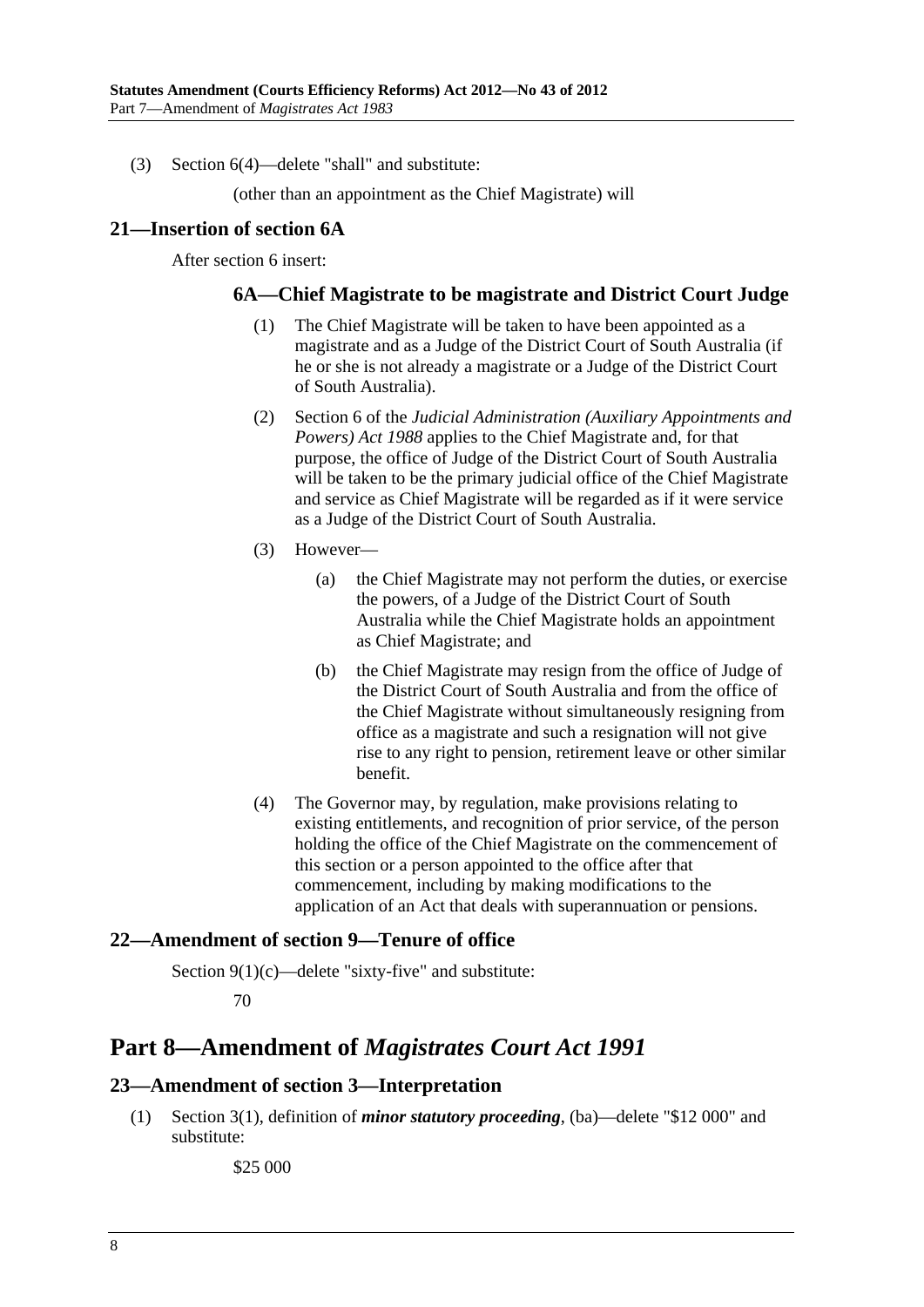<span id="page-8-0"></span> (2) Section 3(1), definition of *small claim*—delete "\$6 000" and substitute: \$25 000

 (3) Section 3(4)(a) and (b)—delete "\$6 000" wherever occurring and substitute in each case:

\$25 000

#### **24—Amendment of section 8—Civil jurisdiction**

- (1) Section  $8(1)(a)$ —delete paragraph (a) and substitute:
	- (a) to hear and determine an action (at law or in equity) for a sum of money where the amount claimed does not exceed \$100 000;
- (2) Section 8(1)(b) and (c)—delete "\$80 000" wherever occurring and substitute in each case:

\$100 000

#### **25—Amendment of section 9—Criminal jurisdiction**

Section 9—after paragraph (a) insert:

 (ab) to determine and impose sentence on a defendant who admits a charge of a major indictable offence (other than treason, murder, or an attempt or conspiracy to commit, or assault with intent to commit, either of those offences);

#### **26—Amendment of section 42—Appeals**

Section 42(2)—after paragraph (a) insert:

 (ab) in the case of a sentence passed on the conviction of a person of a major indictable offence—to the Full Court of the Supreme Court with the permission of the Full Court; or

## **27—Transitional provision**

- (1) The amendments made to sections 3 and 8 of the *[Magistrates Court Act 1991](http://www.legislation.sa.gov.au/index.aspx?action=legref&type=act&legtitle=Magistrates%20Court%20Act%201991)* by [sections 23](#page-7-0) and [24](#page-8-0)—
	- (a) do not apply in respect of proceedings commenced before the commencement of this Part (and those proceedings may continue as if this Act had not been enacted); and
	- (b) apply in respect of proceedings commenced on or after the commencement of this Part (including proceedings in respect of a claim arising before the commencement of this Part).
- (2) The amendments made to sections 9 and 42 of the *[Magistrates Court Act 1991](http://www.legislation.sa.gov.au/index.aspx?action=legref&type=act&legtitle=Magistrates%20Court%20Act%201991)* by [sections 25](#page-8-0) and [26](#page-8-0) apply in relation to the sentencing of a person by the Magistrates Court following the commencement of this Part (including the sentencing of a person for an offence that occurred before that commencement) only if the proceedings for the relevant offence were commenced on or after that commencement.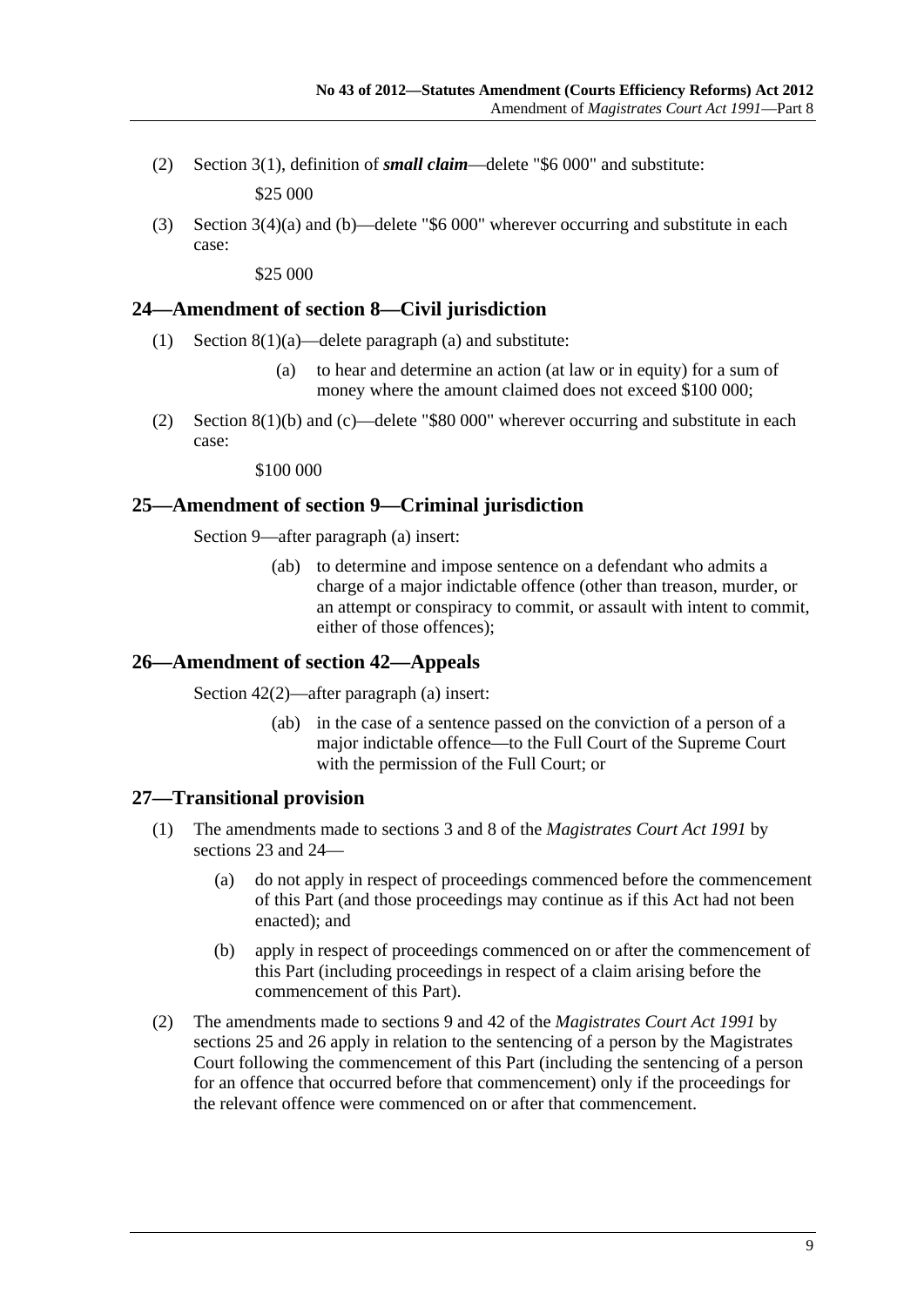#### <span id="page-9-0"></span>**28—Review of certain amendments**

- (1) The Attorney-General must, as soon as practicable after the first anniversary of the commencement of [section 23,](#page-7-0) conduct a review of the operation and impact of the amendments made to the *[Magistrates Court Act 1991](http://www.legislation.sa.gov.au/index.aspx?action=legref&type=act&legtitle=Magistrates%20Court%20Act%201991)* by that section.
- (2) The Attorney-General must prepare a report based on the review and must, within 12 sitting days after the report is prepared, cause copies of the report to be laid before each House of Parliament.

## **Part 9—Amendment of** *Mining Act 1971*

## **29—Amendment of section 67—Jurisdiction relating to tenements and monetary claims**

Section 67(1a)—delete "\$40 000" and substitute:

\$100 000

#### **30—Transitional provision**

The amendment made to the *[Mining Act 1971](http://www.legislation.sa.gov.au/index.aspx?action=legref&type=act&legtitle=Mining%20Act%201971)* by this Part—

- (a) does not apply in respect of proceedings commenced before the commencement of this Part (and those proceedings may continue as if this Act had not been enacted); and
- (b) applies in respect of proceedings commenced after the commencement of this Part (including proceedings in respect of a claim arising before the commencement of this Part).

## **Part 10—Amendment of** *Opal Mining Act 1995*

## **31—Amendment of section 72—Jurisdiction relating to tenements and monetary claims**

Section 72(2a)—delete "\$40 000" and substitute:

\$100 000

#### **32—Transitional provision**

The amendment made to the *[Opal Mining Act 1995](http://www.legislation.sa.gov.au/index.aspx?action=legref&type=act&legtitle=Opal%20Mining%20Act%201995)* by this Part—

- (a) does not apply in respect of proceedings commenced before the commencement of this Part (and those proceedings may continue as if this Act had not been enacted); and
- (b) applies in respect of proceedings commenced on or after the commencement of this Part (including proceedings in respect of a claim arising before the commencement of this Part).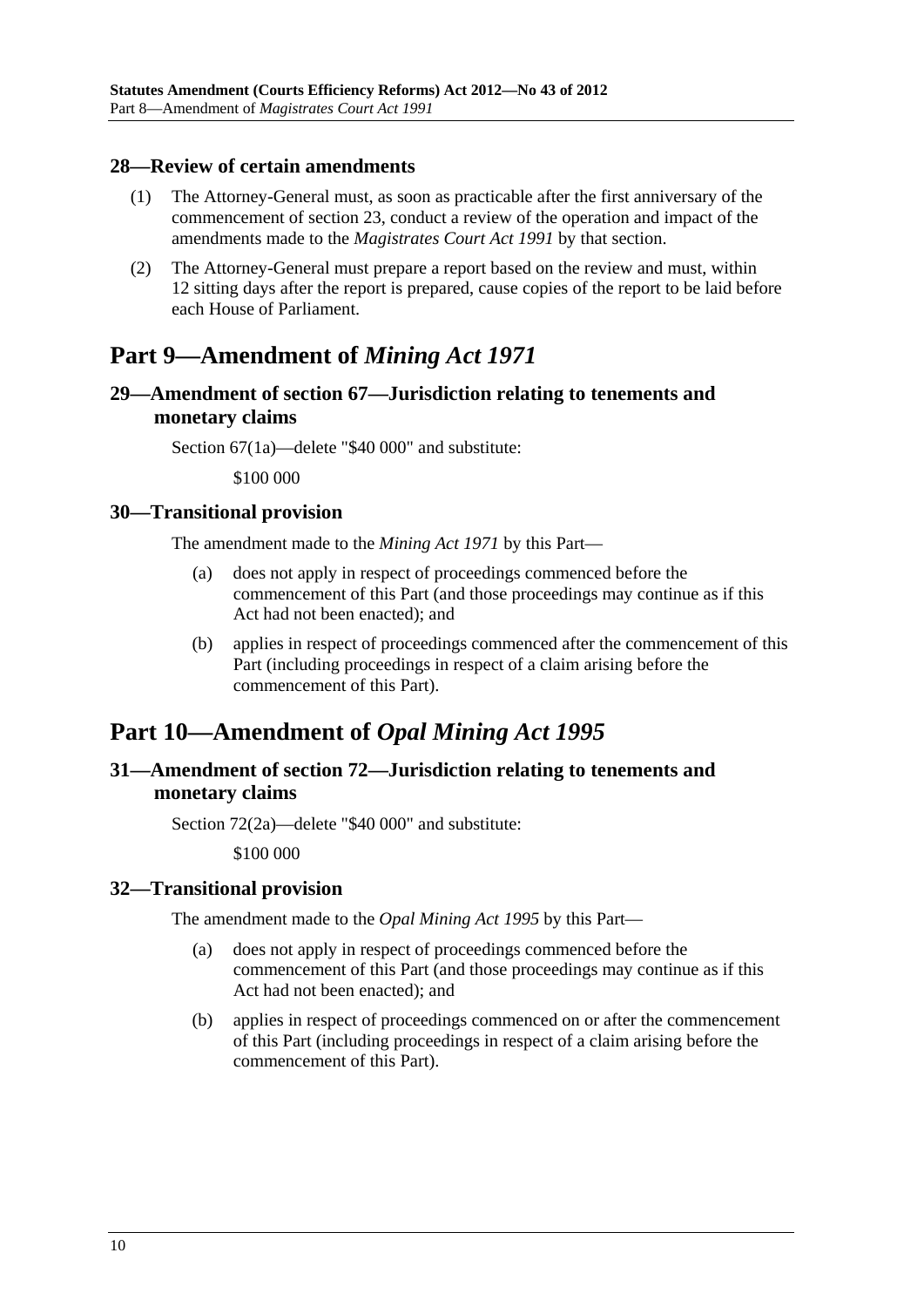## <span id="page-10-0"></span>**Part 11—Amendment of** *Retail and Commercial Leases Act 1995*

#### **33—Amendment of section 69—Substantial monetary claims**

Section 69(1)—delete "\$40 000" and substitute:

\$100 000

#### **34—Transitional provision**

The amendment made to the *[Retail and Commercial Leases Act 1995](http://www.legislation.sa.gov.au/index.aspx?action=legref&type=act&legtitle=Retail%20and%20Commercial%20Leases%20Act%201995)* by this Part—

- (a) does not apply in respect of proceedings commenced before the commencement of this Part (and those proceedings may continue as if this Act had not been enacted); and
- (b) applies in respect of proceedings commenced on or after the commencement of this Part (including proceedings in respect of a claim arising before the commencement of this Part).

## **Part 12—Amendment of** *Summary Offences Act 1953*

#### **35—Amendment of section 24—Urinating etc in a public place**

Section 24—after the penalty provision insert: Expiation fee: \$80.

## **Part 13—Amendment of** *Summary Procedure Act 1921*

## **36—Amendment of section 76A—Power to set aside conviction or order**

Section 76A(1) and (2)—delete subsections (1) and (2) and substitute:

- (1) The Court may set aside a conviction or order—
	- (a) on its own initiative; or
	- (b) on the application of a party made within 14 days after the party receives notice of the conviction or order.

## **37—Amendment of section 103—Procedure in Magistrates Court**

Section 103—after subsection (3) insert:

- (3aa) If a defendant charged with a major indictable offence admits the charge before the charge proceeds to a preliminary examination, the Court may, subject to section 108(1)—
	- (i) determine and impose sentence on the defendant (in the same way as for a charge of a summary offence); or
	- (ii) commit the defendant to a superior Court for sentence.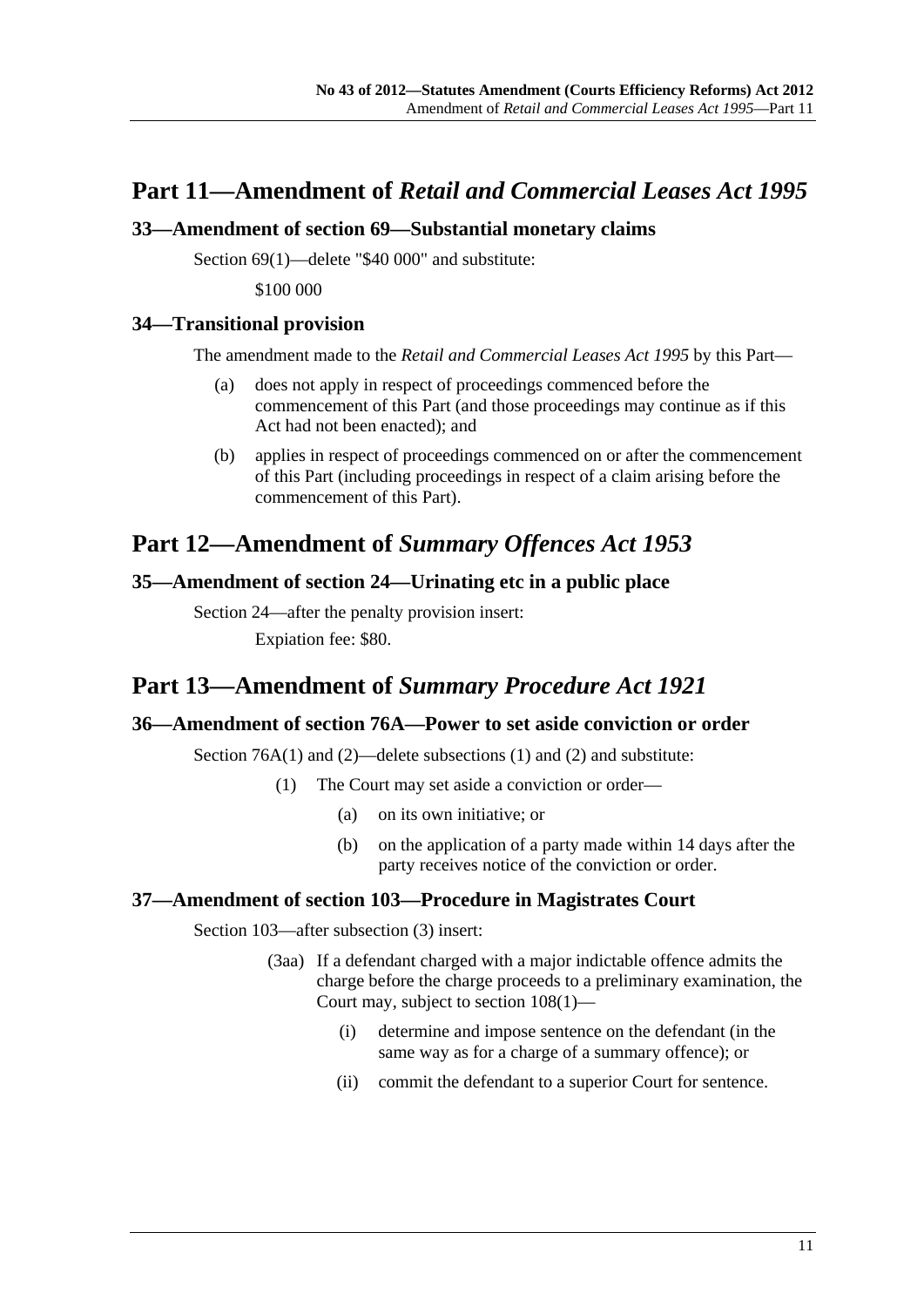#### <span id="page-11-0"></span>**38—Amendment of section 105—Procedure at preliminary examination**

 (1) Section 105(1)(a)—delete "will commit the defendant to a superior Court for sentence;" and substitute:

may, subject to section 108(1)—

- (i) determine and impose sentence on the defendant (in the same way as for a charge of a summary offence); or
- (ii) commit the defendant to a superior Court for sentence;
- (2) Section 105(2)(c)(i)—delete "the defendant will be committed to a superior Court for sentence;" and substitute:

the Court may, subject to section 108(1)—

- (A) determine and impose sentence on the defendant (in the same way as for a charge of a summary offence); or
- (B) commit the defendant to a superior Court for sentence;
- (3) Section 105(4a)—delete "However, in" and substitute:

In

#### **39—Amendment of section 108—Forum for sentence**

Section 108—before its present contents (now to be designated as subsection (2)) insert:

- $(1)$  If—
	- (a) a defendant admits a charge of a major indictable offence (other than treason, murder, or an attempt or conspiracy to commit, or assault with intent to commit, either of those offences); and
	- (b) the Director of Public Prosecutions for the State or the Commonwealth and the defendant consent to the defendant being sentenced by the Court,

the Court is to determine and impose sentence itself unless the Court is of the opinion that the interests of justice require committal to a superior Court.

#### **40—Amendment of heading to Part 5 Division 5**

Heading to Part 5 Division 5—delete "**minor**"

## **41—Amendment of section 114—Procedural provisions of Criminal Law Consolidation Act**

Section 114—delete "a minor indictable" and substitute:

an indictable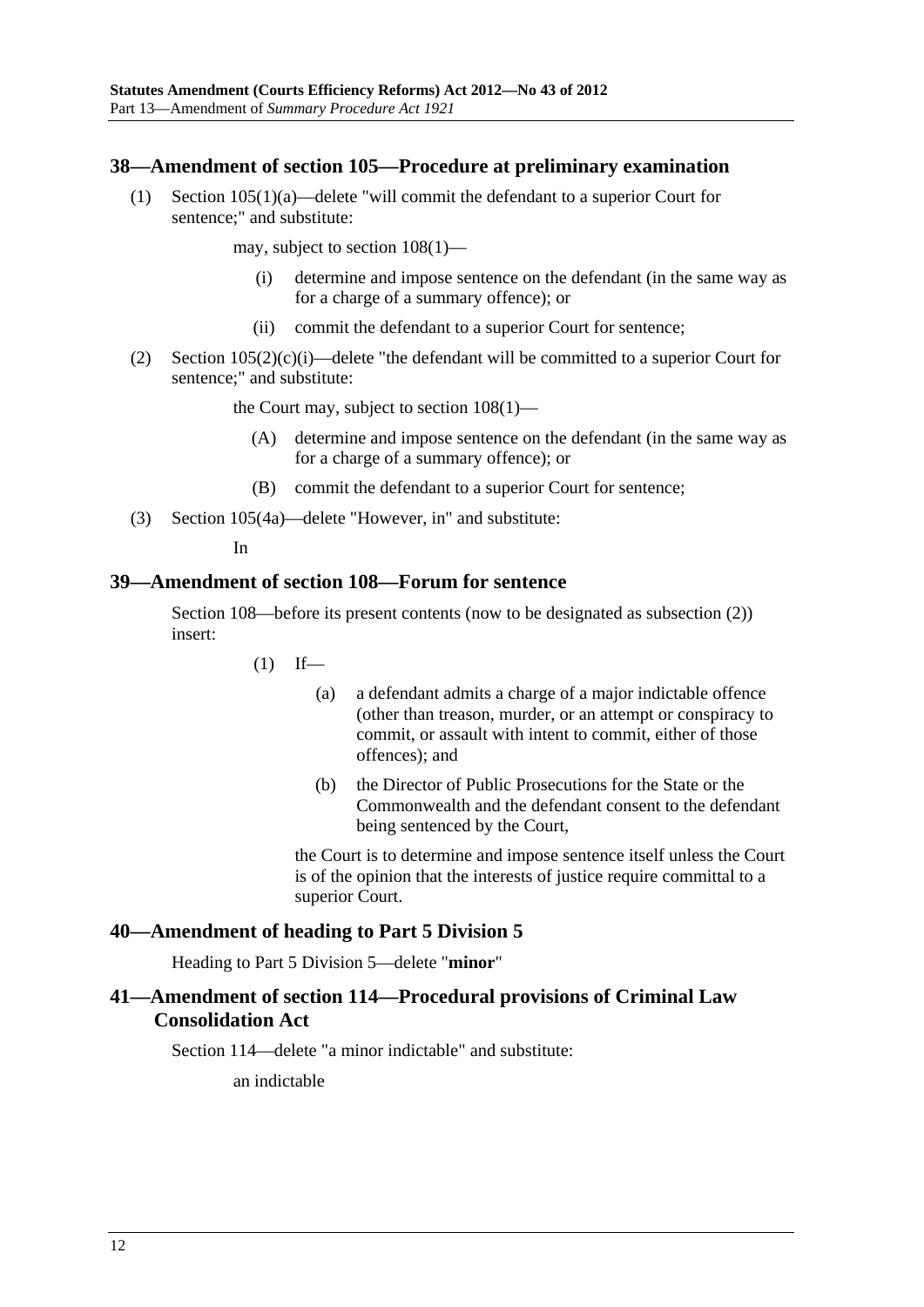## <span id="page-12-0"></span>**42—Transitional provisions**

- (1) The amendment made to section 76A of the *[Summary Procedure Act 1921](http://www.legislation.sa.gov.au/index.aspx?action=legref&type=act&legtitle=Summary%20Procedure%20Act%201921)* by [section 36](#page-10-0) applies in respect of convictions and orders made before or after the commencement of the amendment.
- (2) The amendments made to sections 103, 105 and 108 of the *[Summary Procedure](http://www.legislation.sa.gov.au/index.aspx?action=legref&type=act&legtitle=Summary%20Procedure%20Act%201921)  [Act 1921](http://www.legislation.sa.gov.au/index.aspx?action=legref&type=act&legtitle=Summary%20Procedure%20Act%201921)* by [sections 37,](#page-10-0) [38](#page-11-0) and [39—](#page-11-0)
	- (a) do not apply in respect of the procedure to be followed after the commencement of this Part in proceedings commenced before that commencement (and such proceedings are to proceed as if this Act had not been enacted); and
	- (b) apply in respect of the procedure to be followed in proceedings commenced after that commencement.

## **Part 14—Amendment of** *Unclaimed Goods Act 1987*

## **43—Amendment of section 3—Interpretation**

Section 3(1), definition of *Court*—delete "\$80 000" wherever occurring and substitute in each case:

\$100 000

## **44—Transitional provision**

The amendment made to the *[Unclaimed Goods Act 1987](http://www.legislation.sa.gov.au/index.aspx?action=legref&type=act&legtitle=Unclaimed%20Goods%20Act%201987)* by this Part—

- (a) does not apply in respect of proceedings commenced before the commencement of this Part (and those proceedings may continue as if this Act had not been enacted); and
- (b) applies in respect of proceedings commenced on or after the commencement of this Part (including proceedings in respect of a claim arising before the commencement of this Part).

## **Part 15—Amendment of** *Youth Court Act 1993*

## **45—Amendment of section 14—Constitution of Court**

(1) Section 14(2)—delete "The" and substitute:

Subject to subsection (2a), the

- (2) Section 14—after subsection (2) insert:
	- (2a) The Court, when sitting to determine and impose sentence on a defendant who admits a charge of a major indictable offence (other than treason, murder, or an attempt or conspiracy to commit, or assault with intent to commit, either of those offences), may be constituted of a Magistrate.